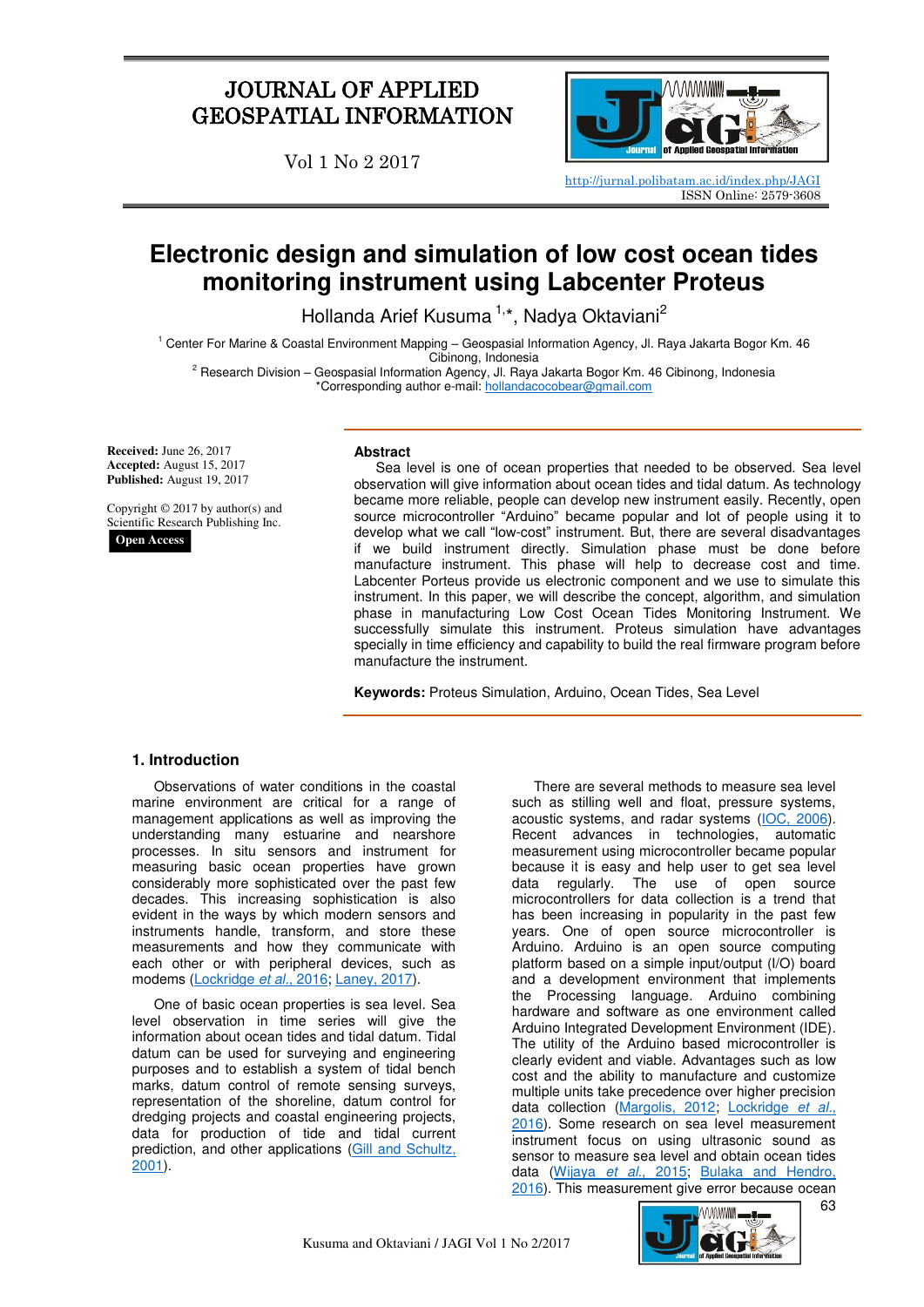Vol 1 No 2 2017

waves and air temperature [\(IOC, 2006\)](#page-5-3). So, in this study we want to try using pressure sensor to produce depth.

Simulation process is important phase in instrument design and implementation. Simulation is used to decrease cost and time before manufacture an instrument. Circuit simulation is performed prior to hardware implementation (Mohammed and [Devaraj, 2013;](#page-5-7) [Kusuma](#page-5-8) *et al.*, 2016). One kind of electronic simulation software is LabCenter Proteus. This software used for electronic circuit simulation, schematic capture and Printed Circuit Board (PCB) design. By using this software, we can see output provided by instrument and predicting impact on overall system performance metrics (Bogdan, [2016\)](#page-5-9). This paper describes the simulation of ocean tides monitoring instrument based on the Arduino platform.

#### **2. Materials and Methods**

Low cost ocean tides monitoring instrument used Arduino Uno, micro SD Card module, Real Time Clock (RTC) DS1307, Lyquid Crystal Display (LCD) 16x2 I2C package, GPS module, pressure sensor MPX4250, and digital temperature sensor DS18B20. All component listed were combined, configurated and simulated in Proteus Electronics 8 [\(Fig 1\)](#page-1-0). Arduino firmware written used Arduino IDE 1.8.3. Data stored inside Virtual SD Card opened in WinImage. This instrument record pressure and temperature regularly based on file inserted in Virtual SD Card.

This instrument designed to record sea level and



http://jurnal.polibatam.ac.id/index.php/JAGI ISSN Online: 2579-3608

water temperature regularly every time as specified by user. In this simulation, recording interval set in 10 seconds. These data displayed on LCD and stored inside micro SD Card. Latitude and longitude data was acuired from GPS module, which was used to calculate water depth. Pressure to depth conversion using formulation based on [Fofonoff &](#page-5-10)  [Millard \(1983\)](#page-5-10) is given by

$$
X = \left(\sin\left(\frac{L}{57.29578}\right)\right)^2\tag{1}
$$

 $GR = 9.780318 \times (1.0 + (5.2788 \times 10^{-3} + 2.36 \times$  $10^{-5} \times X$ )  $\times X$ ) + 1.092  $\times 10^{-6} \times P$  (2)

$$
D = \left( \left( (-1.82 \times 10^{-15} \times P + 2.279 \times 10^{-10}) \times P - 2.251 \times 10^{-5} \right) \times P + 9.72659 \right) \times P \tag{3}
$$

$$
D=\frac{D}{GR} \qquad (4)
$$

where:

 $L = Latitude$  (degree)

$$
GR = Gravity variation (ms-2)
$$

 $P =$  Pressure (decibars)

 $D = \text{Depth (meter)}$ 



<span id="page-1-0"></span>*Fig 1. Low cost ocean tides instrument schematic designed in Proteus 8* 

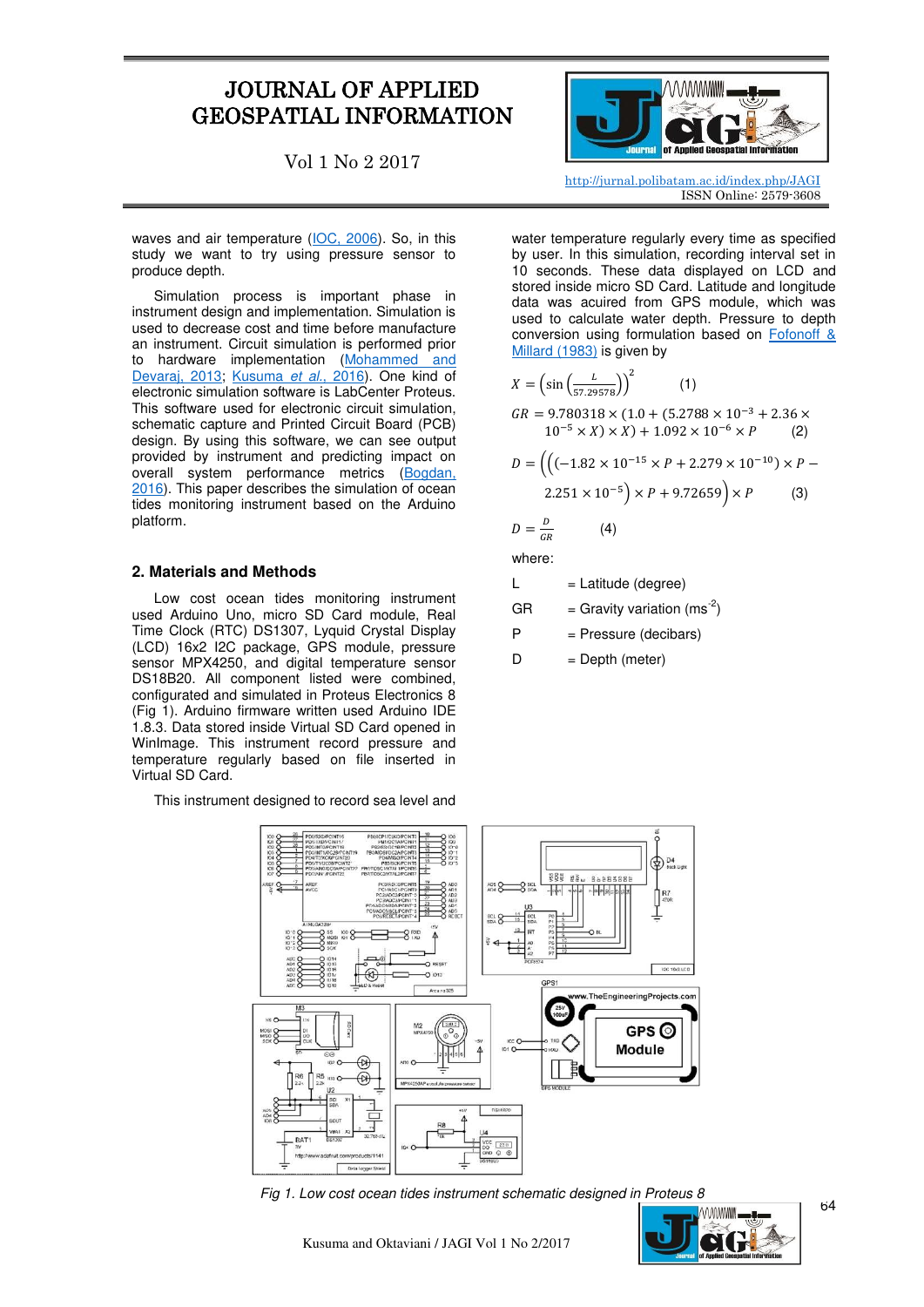Vol 1 No 2 2017



http://jurnal.polibatam.ac.id/index.php/JAGI ISSN Online: 2579-3608



*Fig 2. The flowchart of low cost ocean tides monitoring instrument*

<span id="page-2-0"></span>DS18B20 provides 9 to 12 bit temperature reading which indicate the temperature of the device. This sensor measure temperature and send data through One-Wire Communication. Digital value from DS18B20 converted to temperature value in degree Celsius or Fahrenheit [\(Kusuma,](#page-5-3)  [2016\)](#page-5-3).

### **3. Results and Discussion**

### **3.1 System Programming Design**

This instrument developed for pressure and temperature detection, display, and storage. Microcontroller obtain data from sensors, calculate data, produce water depth and temperature, displays it on LCD and store in the micro SD Card. [Fig 2](#page-2-0) shows the flowcharts of this system.

Arduino Uno, RTC and LCD were communicated through I2C protocol. I2C protocol needs 2 pin (SDA and SCL) to be able to communicate with other device. Arduino Uno uses UART protocol to get coordinate data from GPS module. Data received from MPX4250 converted from analog to digital value using internal 10 bit Analog to Digital Converter (ADC) provided by Arduino Uno. DS18B20 gives temperature information to Arduino Uno using One Wire protocol. One Wire protocol only needs one pin to communicate with other device.

After we know the pin configuration and communication type of each component, we will describe how the firmware's, as shown in [Fig 2,](#page-2-0) makes this instrument work. (1) User switch instrument on; (2) Arduino uno initialize LCD. Arduino read the LCD specification and pin configuration. All pin must configurated correctly to make LCD functional. In this instrument we using LCD I2C library provided by [Malpartida \(2015\).](#page-5-4) This library make user easier to connect LCD via I2C communication; (3) Initialize DS1820 pin and library. User set the pin so Arduino uno can communicate with DS18B20 using One Wire communication. The library we used from **[Burton](#page-5-10)** *et.al.* (2017); (4) Initialize RTC D1307 pin and library. RTC Library used in this simulation based on [Margolis \(2012\).](#page-5-11) If Arduino Uno cannot detect RTC, it will give error result and user cannot go to the next step; (5) Arduino Uno initialize micro SD Card using internal library. If micro SD card not inserted or there is an error in wire connection Arduino will not go through the next step. User must insert micro SD Card or repair the instrument; (6) GPS initialized using tinygps++ library provided by [Hart \(2014\).](#page-5-12) Arduino will loop forever if instrument cannot detect GPS satellites. User must ensure there are no obstacles above the instrument; (7) Arduino Uno check config.txt inside micro SD Card to retrieve interval sampling time defined by user. (8) Arduino Uno requests time from RTC and stored as variable time; (8) Arduino Uno get latitude data from GPS; (9) Pressure measured and convert to depth; (10) Temperature measured by Arduino Uno; (11) Arduino Uno display depth in meter and temperature in Celsius on LCD; (12) Delay measure

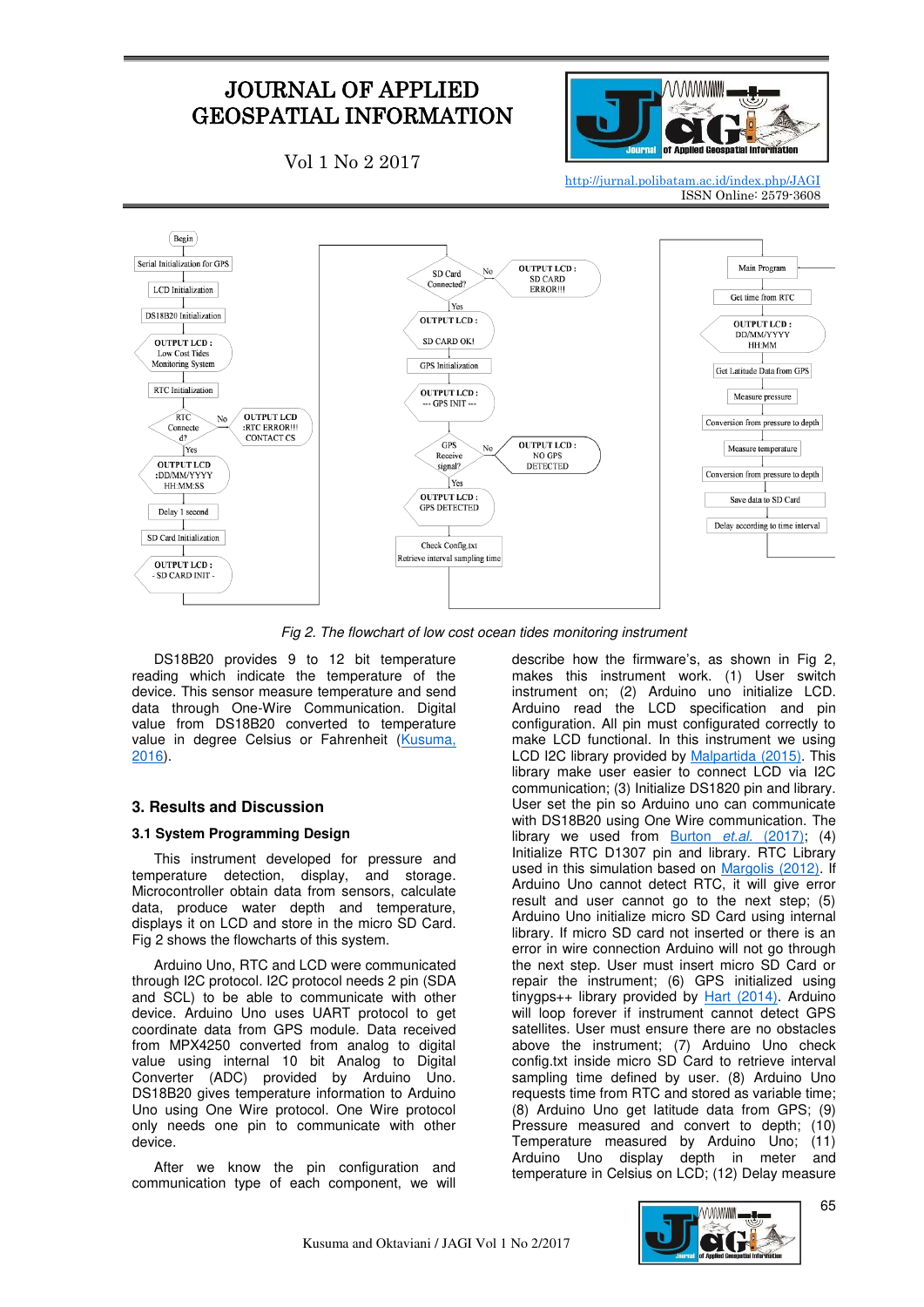Vol 1 No 2 2017

time based on configuration file; (13) Instrument back to step 8. All of this instrument sketch can be viewed at https://github.com/hollandacocobear/lowcost-tides-instrument.

#### **3.2 Proteus Simulation**

Before beginning the simulation, we must compile Arduino program codes that we built in Arduino IDE. This process needed to produce hex file that will be simulated in Proteus. First, We must checklist "Show verbose output during compilation" in Preferences Window [\(Fig 4\)](#page-3-0). After compile

finished, the file path containing the hex file copied

to Proteus Simulation Properties [\(Fig 5\)](#page-3-1).

http://jurnal.polibatam.ac.id/index.php/JAGI

AAAMMMWW

ISSN Online: 2579-3608

of Applied Geospatial Information

Simulation in proteus used to see the measurement result displayed on LCD and stored in virtual micro SD Card. In this simulation we need to make configuration file text and stored inside virtual micro SD Card. Configuration file contain time interval in seconds [\(Fig 3\)](#page-3-2). In simulation we set time interval in 10 seconds.

Simulation running after we paste hex file path to Arduino Uno edit properties (

| Preferences                                                                                                                  | $\times$                                                                                                                    |              |                               |    |        |
|------------------------------------------------------------------------------------------------------------------------------|-----------------------------------------------------------------------------------------------------------------------------|--------------|-------------------------------|----|--------|
| Sketchbook location:                                                                                                         |                                                                                                                             |              |                               |    |        |
| C:\Users\Dell\Documents\Arduino                                                                                              |                                                                                                                             | Browse       |                               |    |        |
| Editor font size: 12<br>Compiler warnings: None<br>○ Display line numbers<br>Thable Code Folding<br>Verify code after upload | Editor language: System Default<br>Show verbose output during: compilation upload<br>$\ddot{\sim}$                          | $\checkmark$ | (requires restart of Arduino) |    |        |
| Use external editor                                                                                                          | $\triangledown$ Check for updates on startup<br>$\triangledown$ Update sketch files to new extension on save (.pde -> .ino) |              |                               |    |        |
|                                                                                                                              | Save when verifying or uploading                                                                                            |              |                               |    |        |
|                                                                                                                              | Additional Boards Manager URLs:                                                                                             |              |                               |    | O      |
|                                                                                                                              | More preferences can be edited directly in the file                                                                         |              |                               |    |        |
|                                                                                                                              | C:\Users\Dell\AppData\Roaming\Arduino15\preferences.txt<br>(edit only when Arduino is not running)                          |              |                               |    |        |
|                                                                                                                              |                                                                                                                             |              |                               | OK | Cancel |

<span id="page-3-0"></span>*Fig 4. Activate compilation option in Preferences* 



*Fig 5. File path of hex file after compilation complete* 

<span id="page-3-1"></span>

<span id="page-3-2"></span>*Fig 3. Configuration file text stored in virtual micro SD Card* 

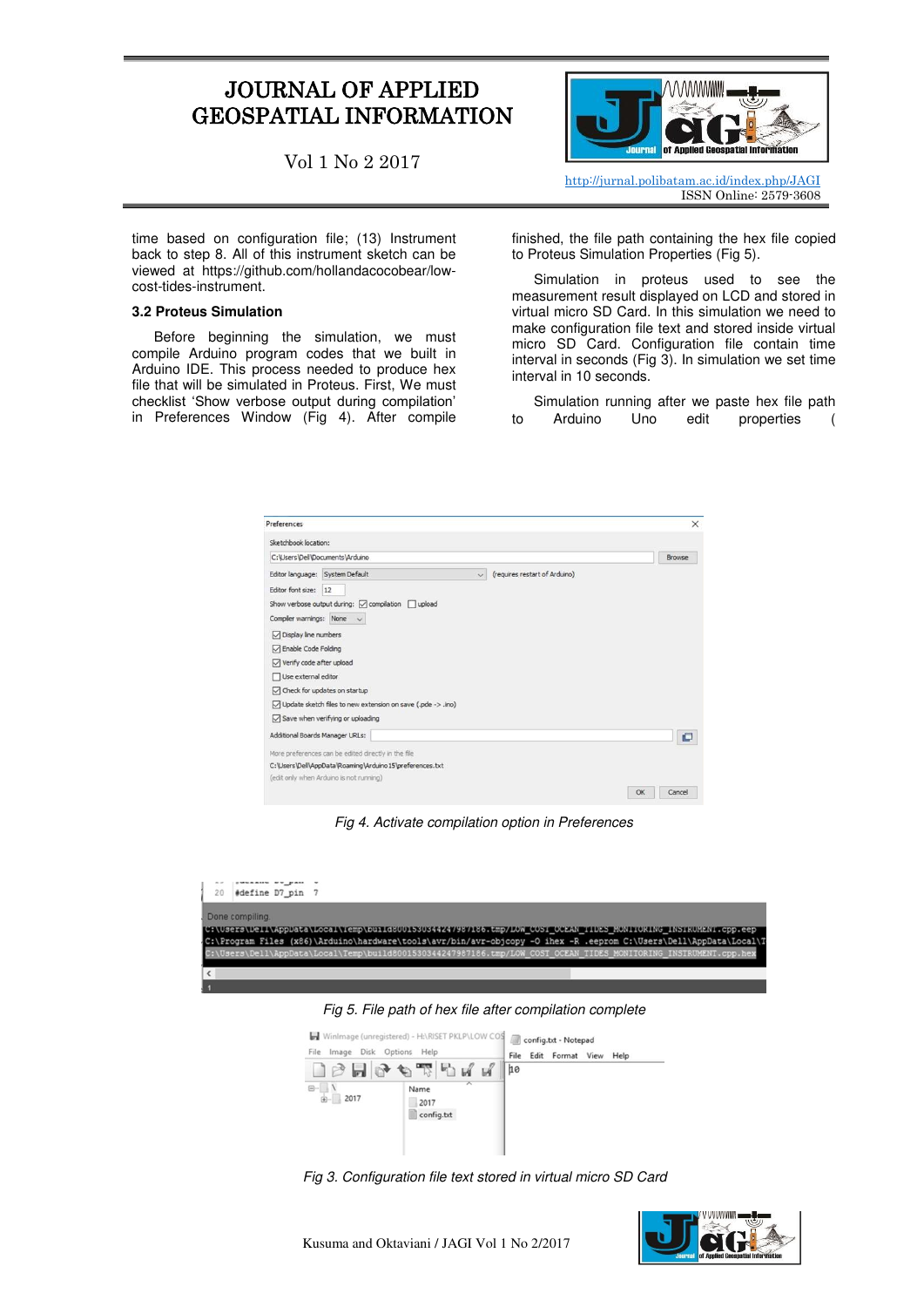

Vol 1 No 2 2017

http://jurnal.polibatam.ac.id/index.php/JAGI ISSN Online: 2579-3608

| Edit Component                    |                                         |                      |              |                           |                    | $\times$ |
|-----------------------------------|-----------------------------------------|----------------------|--------------|---------------------------|--------------------|----------|
| Part Reference:                   | U <sub>1</sub>                          | Hidden: V<br>Hidden: |              | <b>OK</b><br>Help<br>Data |                    |          |
| Part Value:                       | ATMEGA328P                              |                      |              |                           |                    |          |
| Element:                          | New                                     |                      |              |                           |                    |          |
| PCB Package:                      | QFN45P400X400X100-29<br>$\checkmark$    | 186                  | Hide All     | $\checkmark$              | <b>Hidden Pins</b> |          |
| Program File:                     | C:\Users\Dell\AppData\Local\            |                      | Hide All     | $\checkmark$              | Edit Firmware      |          |
| CLKDIV8 (Divide clock by 8)       | (1) Unprogrammed                        | Hide All             | $\checkmark$ | Cancel                    |                    |          |
| CKOUT (Clock output)              | (1) Unprogrammed                        | $\checkmark$         | Hide All     | $\ddotmark$               |                    |          |
| RSTDISBL (External reset disable) | (1) Unprogrammed                        | $\checkmark$         | Hide All     | $\ddotmark$               |                    |          |
| WDTON (Watchdog Timer Always On)  | (1) Unprogrammed<br>$\checkmark$        |                      | Hide All     | $\ddotmark$               |                    |          |
| BOOTRST (Select reset vector)     | (1) Unprogrammed<br>$\checkmark$        |                      | Hide All     | $\ddot{\phantom{0}}$      |                    |          |
| <b>CKSEL Fuses:</b>               | (0000) Ext. Clock                       | $\checkmark$         | Hide All     | $\checkmark$              |                    |          |
| Boot Loader Size:                 | (00) 1024 words. Starts at $0x1C1 \sim$ |                      | Hide All     | $\checkmark$              |                    |          |

*Fig 6. Inserting filepath of hex file in Edit properties* 



*Fig 7. Depth and temperature value displayed in LCD*



*Fig 8. Result data from virtual micro SD Card*

Through actual simulation, we can see if something wrong happen with the firmware that we have made. So we can change it immediately and do the simulation again. From this study, we can see that simulation in Proteus is excellent and easy to implement although sometimes we met a condition that time from Proteus Simulation delayed few seconds from computer time. This condition occur because Proteus used big memory to do simulation.

As we know that simulation is phase before implementing system in reality. With simulation, we can decrease cost and time before manufacture the instrument. We also can reduce error especially in pin connection between sensors and Arduino Uno [\(Su and Wang, 2010\)](#page-5-5).

Virtual experiment using Proteus, not only can solve the problems of shortage of funds and equipments in traditional microcomputer laboratory and the difficulties of maintaining equipments, but

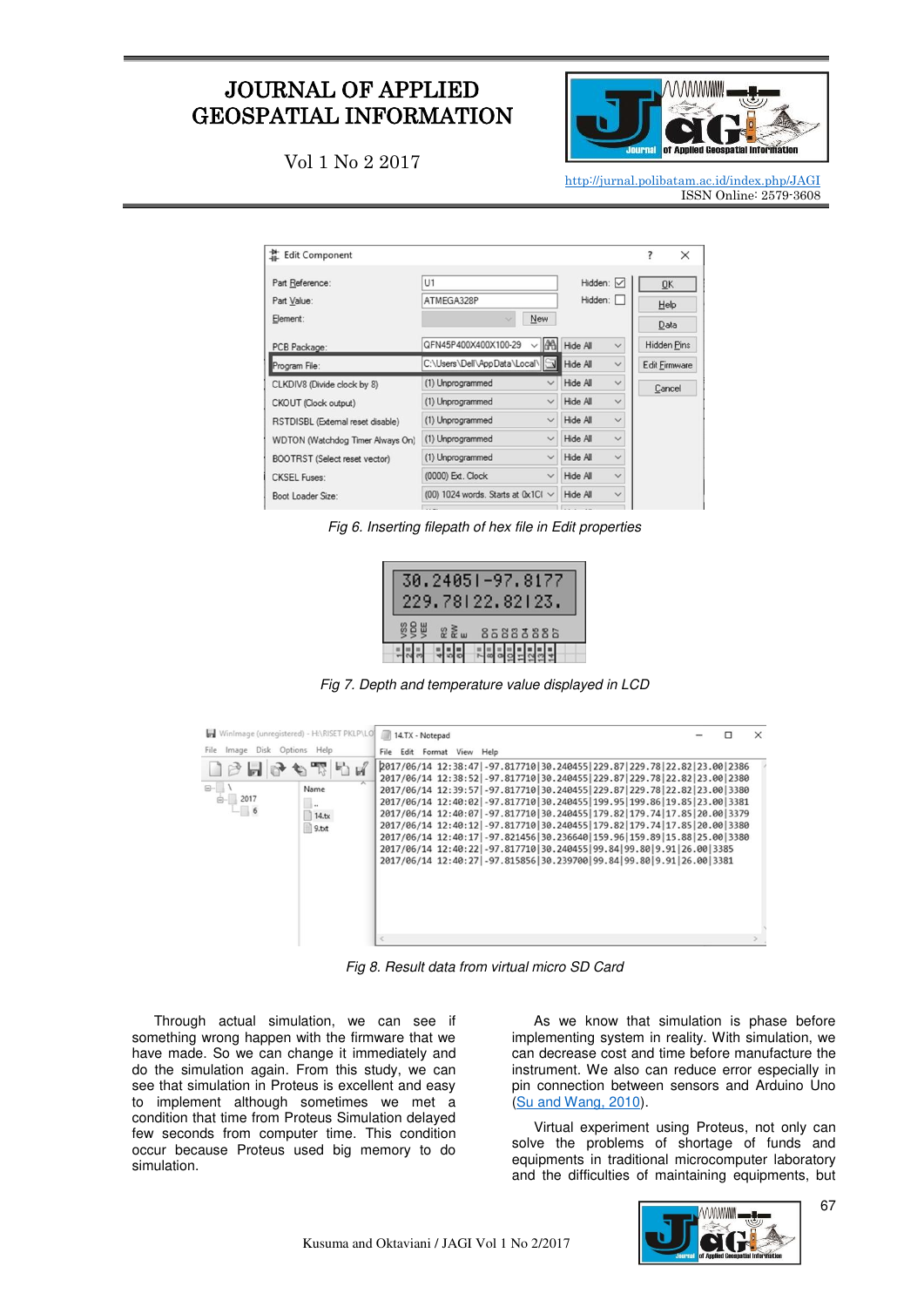Vol 1 No 2 2017

also can enable to make full use of spare time for single-chip microcomputer system hardware and software design. We can undoubtedly improve development efficiency and enhance the development speed, so it has very high application value [\(Cika and Grundler, 2010;](#page-5-10) [Xinhuan et al,](#page-5-13)  [2010\)](#page-5-13).

#### **4. Conclusion**

From this study, we have succeeded programming low cost ocean tides monitoring instrument firmware using Arduino IDE. We also able to simulate it using Proteus. This simulation software give advantages specially in time efficiency and capability to build the real firmware program before manufacture the instrument. With this study, we will manufacture this instrument physically in the future. We hope we can provide a low cost system that people can use it as a part of Open Source implementation.

#### **References**

- <span id="page-5-9"></span>Bogdan, M. (2016). The Simulation of the Temperature and the Humidity Measurement System. The 11<sup>th</sup> International Conference on Virtual Learning ICVL 2016, 241–245.
- <span id="page-5-6"></span>Bulaka, B., Hendro. (2016). Rancang Bangun Alat Pemantau Pasang Surut Air Laut Melalui Jaringan Internet untuk Kawasan Teluk Kendari. Prosiding Seminar Nasional Fisika (E-Journal) SNF2016, 25–30.
- <span id="page-5-10"></span>Burton, M., Newsome, T., Barros, G., and Tillart, R. (2017). Arduino Library for Maxim Temperature Integrated Circuits. Retrieved from https://github.com/milesburton/Arduino-Temperature-Control-Library
- Cika, D., Grundler, D. (2010). Proteus Virtual System Modelling used for microcontroller education. MIPRO 2010 Proceedings of the 33rd International Convention (pp 1034- 1038).
- Fofonoff, N. P., Millard, R. C. (1983). Algorithms for computations of fundamental properties of seawater. Unesco Technical Papers in Marine Science No. 44, 53 pp.
- <span id="page-5-2"></span>Gill, S. K., Schultz, J. R. (2001). Tidal Datums and Their Applications. NOAA Special Publication NOS CO-OPS 1.
- <span id="page-5-3"></span>IOC. 2006. Manual on sea-level measurement and interpretation. Volume 4 – An update to 2006. (eds. Aarup, T., Merrifield, M., Perez, B., Vassie, I and Woodworth, P.). Intergovernmental Oceanographic



http://jurnal.polibatam.ac.id/index.php/JAGI ISSN Online: 2579-3608

Commission Manuals and Guides No. 14. IOC, Paris, 80pp.

- <span id="page-5-12"></span>Hart, M. (2014). TinyGPS++. Retrieved from http://arduiniana.org/libraries/tinygpsplus/
- Kusuma, H. A. (2016). Pengembangan Instrumen Berbasis Arduino Sebagai Pencatat Lifeform dan Genus Karang. (thesis).
- <span id="page-5-8"></span>Kusuma, H. A., Jaya, I., Manik, H. M. (2016). Design And Implementation of Electronic Logging Instrument to Help Scientific Diver in Coral Reef Observation. Marine Research in Indonesia, 41(1), 37–49.
- <span id="page-5-1"></span>Laney, S. R. (2017). A General-Purpose Microcontroller-Based Framework for<br>Integrating Oceanographic Sensors. Integrating Oceanographic Instruments, and Peripherals. Journal of Atmospheric And Oceanic Technology Vol. 34, 415–427.
- <span id="page-5-0"></span>Lockridge, G., Dzwonkowski, B., Nelson, R., & Powers, S. (2016). Development of a Low-Cost Arduino-Based Sonde for Coastal Applications. Sensors, 16(4), 528.
- <span id="page-5-4"></span>Malpartida, F. (2015). New LiquidCrystal. Retrieved from https://bitbucket.org/fmalpartida/newliquidcrystal/downloads/NewliquidCrystal\_1.3 .4.zip
- <span id="page-5-11"></span>Margolis M. (2012). Arduino Cookbook, Second Edition. California (US) : O"Reilly Media. Inc.
- <span id="page-5-7"></span>Mohammed, S. S., Devaraj, D. (2013). Design, Simulation and Analysis of Microcontroller based DC-DC Boost Converter using Proteus Design Suite. Proc. of Int. Conf. on Advances in Electrical & Electronics, 599- 606.
- <span id="page-5-5"></span>Su, B., & Wang, L. (2010). Application of Proteus Virtual System Modelling (VSM) in Teaching of Microcontroller. In H Tan (eds), 2010<br>International Conference on EHealth International Conference on Networking, Digital Ecosystems and Technologies (EDT 2010). Proceeding of International Conference on E-Health<br>Networking, Digital Ecosystems and Ecosystems and Technologies 2010. (pp: 375-378). Shenzen : IEEE. doi:10.1109/EDT. 2010.5496343
- Wijaya, A. D., Mudin, Y., Farhamsah, D. (2015). Rancang Bangun Alat Ukur Gelombang Pasang Surut Jarak Jauh dengan Memanfaatkan Short Message Services (SMS). Gravitasi, 15(1), 1–9.
- <span id="page-5-13"></span>Xinhuan, W., Hongwei, Z., Qinghua, G., & Wei, Z. (2010). The Construction of Single-chip Microcomputer Virtual Experiment Platform Based on Proteus. The 5th International

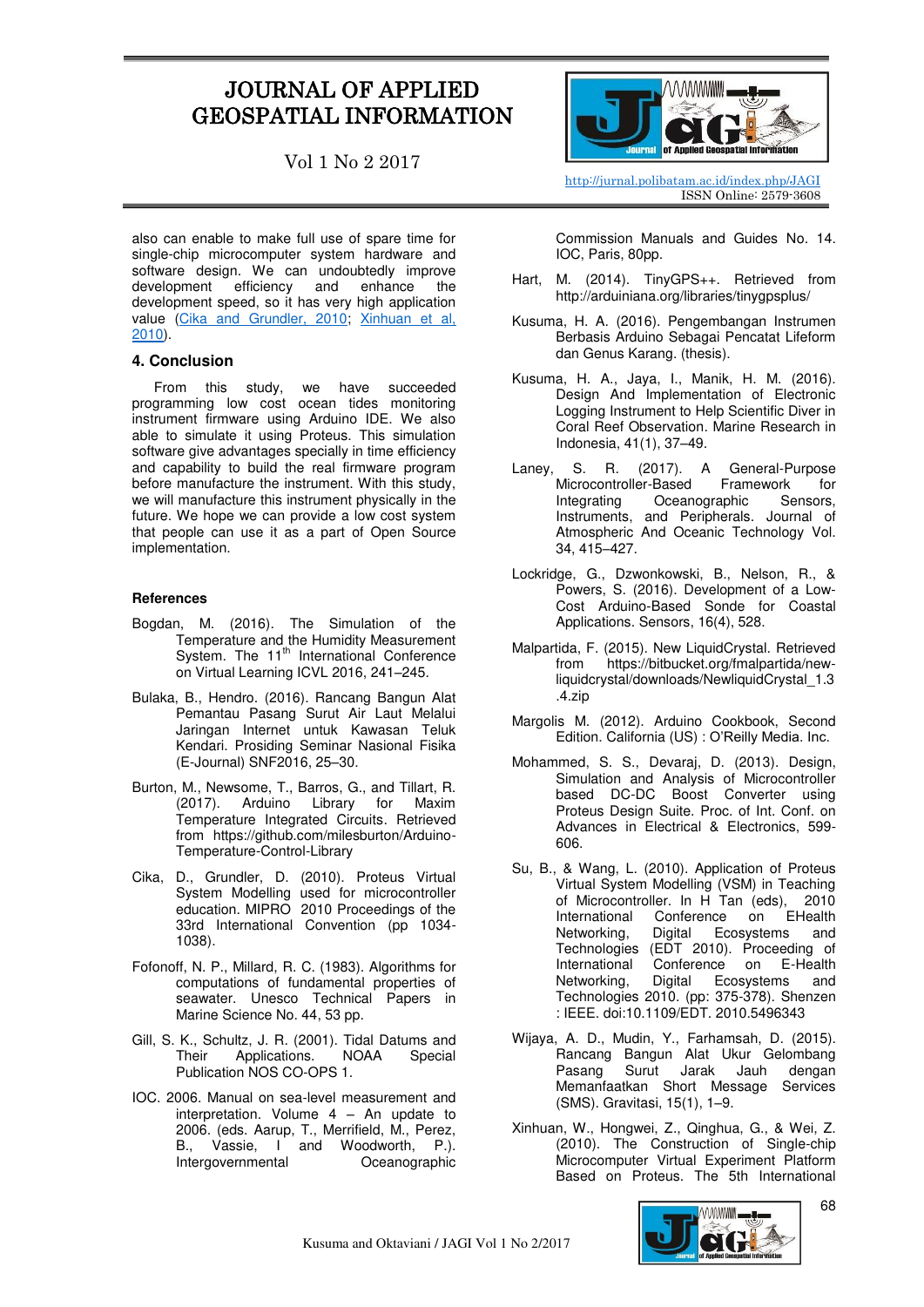Vol 1 No 2 2017



http://jurnal.polibatam.ac.id/index.php/JAGI ISSN Online: 2579-3608

Conference on Computer Science & Education,